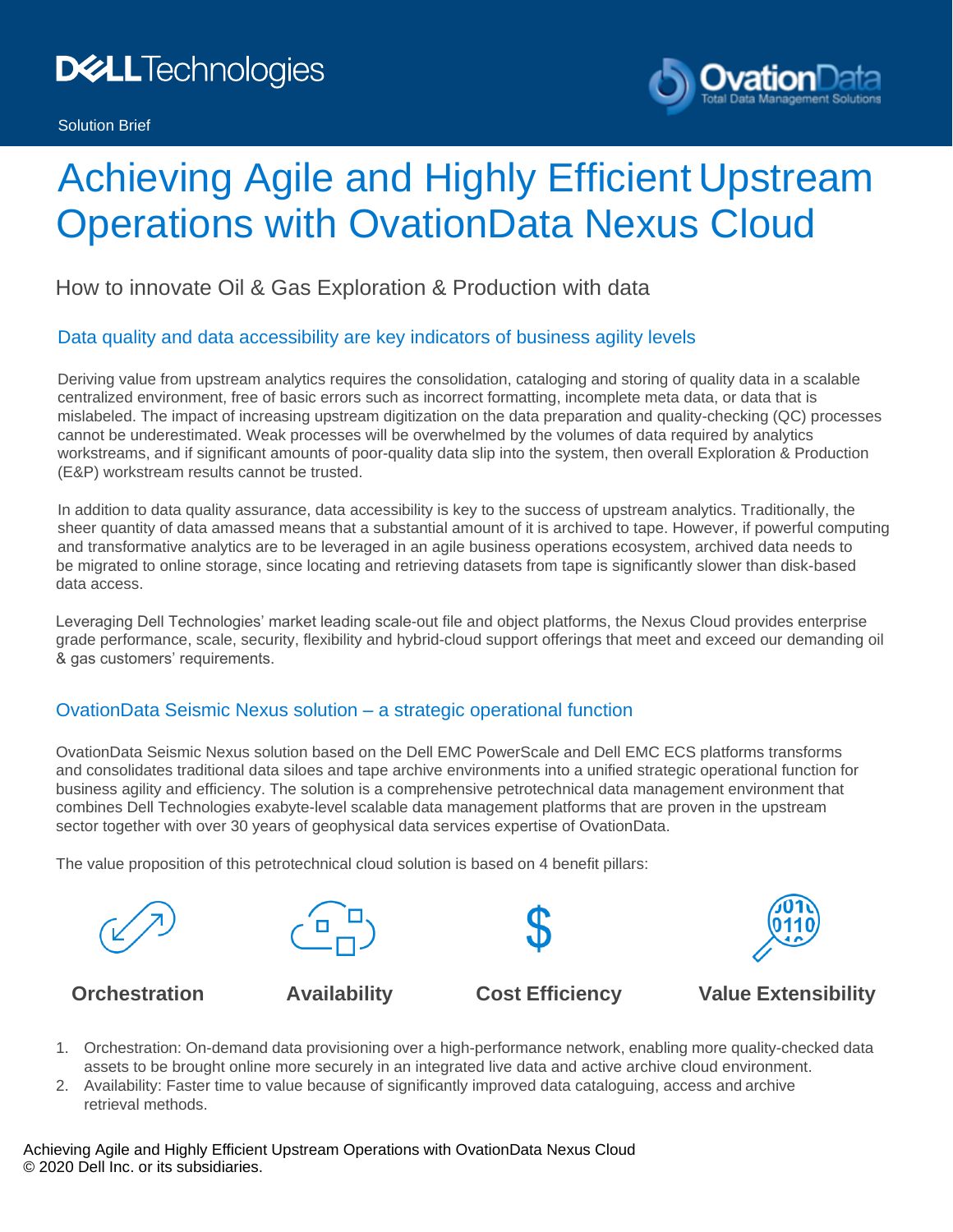- 3. Cost efficiency: A dramatic reduction in data management and infrastructure management costs as OvationData maintains the data securely and takes care of storage media upgrades, plus there are no data hostage fees.
- 4. Value extensibility: Ability to take advantage of comprehensive data remediation, management and interpretation services by OvationData in a secure cloud environment to accelerate time to insight and to unlock business value quicker.

OvationData Nexus caters to a wide variety of petrotechnical data types, and its hyper-scale characteristics eliminate the data volume challenge. As OvationData manages the cloud environment, the lifecycle administration process for live and archive data is simplified for easy on-demand storage provisioning and delivers robust security of data in-flight or at rest.



The OvationData geophysics expertise is implemented throughout the data lifecycle management process, so the solution offers a clear advantage over generic public cloud solutions. It provides an environment conducive to the execution of advanced analytics workloads such as machine learning and deep learning to:

- optimize oil field asset performance using predictive maintenance and improved workforce logistics
- maximize the production of wells with advanced reservoir modelling
- improve trust in decision making through data consistency across operational functions

### Leveraging the value of OvationData Nexus

Once connected to OvationData Nexus, customers have an end-to-end solution for managing and consuming their entire upstream data catalog without worrying about media, storage or compute, all in an efficient, multi-tiered and cost-effective turnkey environment. Performance is optimized for secure data retrieval and Geological and Geophysical (G&G) workload execution, cost is contained, and the benefits of a cloud-based platform can be realized in a practical way.

#### Better together

Dell Technologies and OvationData have been collaborating for several years, delivering solutions for the benefit of our mutual oil & gas customers. We have combined forces to create an E&P Cloud solution based on best of breed services

Achieving Agile and Highly Efficient Upstream Operations with OvationData Nexus Cloud © 2020 Dell Inc. or its subsidiaries.